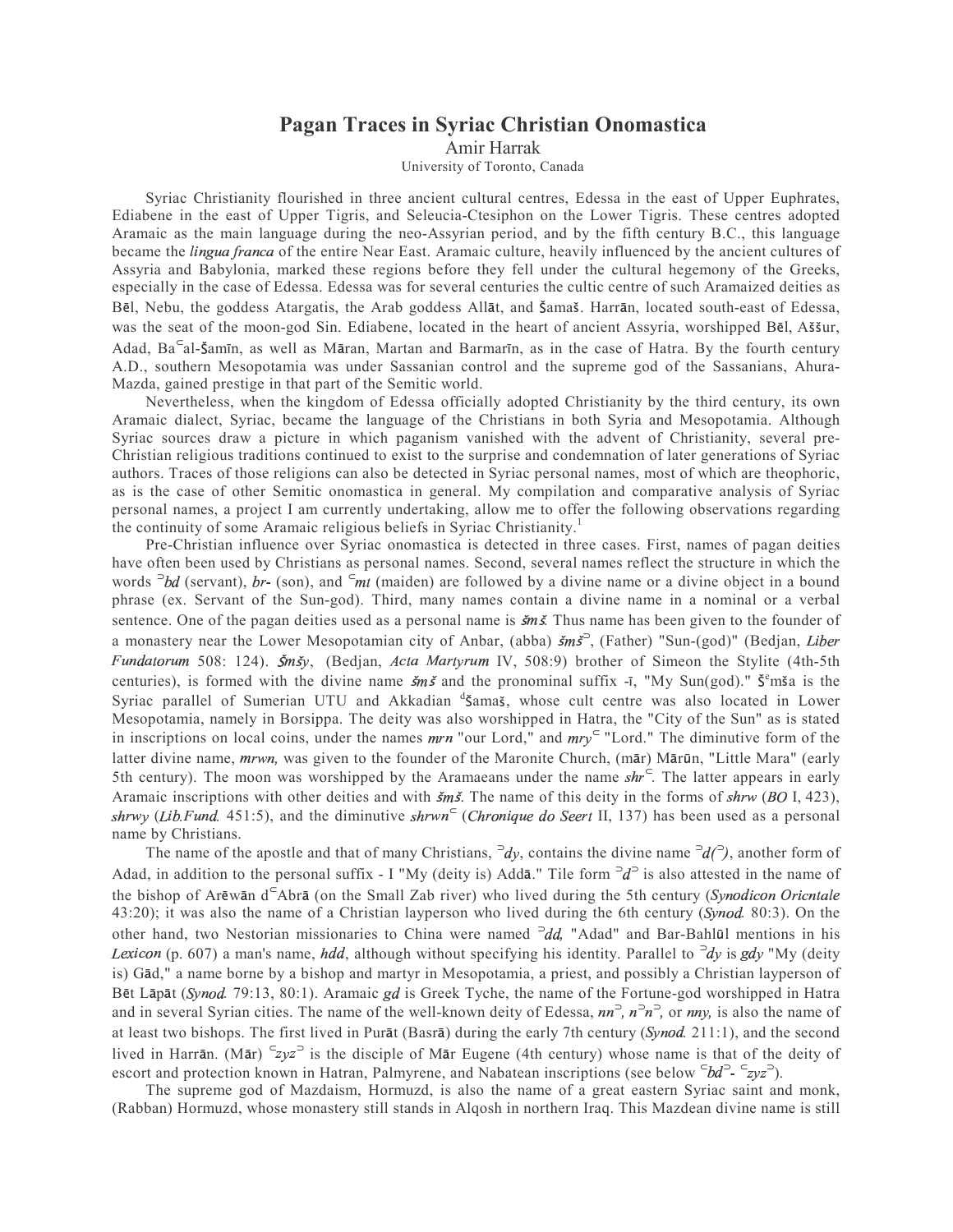borne almost exclusively by members of the Christian community of Iraq. Names derived from mlk, "(god) mlk," such as mlk<sup>2</sup>, diminutive mlkwn, mlkws, mlkywn are widely used in Syriac. The woman martyr mmtlk<sup>2</sup> may also be a shortened form of  $\binom{2}{m}$  /(*t*)-milk<sup>2</sup> "Maiden of (god) mlk<sup>2</sup>." The name of an eastern Syriac Patriarch, tmwz<sup>2</sup>, is also that of the Babylonian god of nature and spring, Dumuzi (Tammūz). It is unlikely that the Patriarch's name is that of the month Tammūz, since the latter is normally written in Syriac without the emphatic ending. Finally, several bishops were called by the name  $m^c n^2$  (Ma<sup>c</sup>na), a deity attested in Hatran, Nabatean, and Palmyrene inscriptions. One shouldadd the name of  $pgyd^2$ , often borne by bishops, which was originally the name of one of the main deities at Gerasa. It should be mentioned that Greek and Roman divine names, such as Bacchus (Roman god of wine) and Dionysos (Greek god of wine), were also borne by Christians, namely those of the Western Syriac church.

Names expressing a bound phrase include <sup>⊂</sup>bd-šmš, "Servant of Šamaš," and <sup>⊂</sup>bd-nbw, "Servant of Nebo." These are names of two persons whom the apostle Adday has converted to Christ, according to the *Doctrine of* Addai. Since the scene of the teaching of Adday is the beginning of the Christian era,. the use of these pagan names is understandable. Nevertheless, a hypocoristic form of  $\bar{c}bd-nbw$ ,  $\bar{c}bdny$ , was given to the disciple of the catholicos Isaac who lived during the middle of the 8th century. Nebo, another form of Nabu, was the son of Marduk and the god of wisdom whose seat was in Borsippa. He was also worshipped in Syria as a local deity of Edessa and Palmyra.  $\epsilon_b(d)$ smy<sup>2</sup>, "Servant of sin"' is a name known in Hatran inscriptions, but also borne by a bishop of Edessa and a martyr of the 3rd century. In Hatra,  $smy^3$  seems to have referred to standards representing members of the local pantheon.  $\epsilon b d^2 - \epsilon z y z^2$  (for  $\epsilon^2 b d - \epsilon^2 z y z^2$ ), "Servant of (god)  $\epsilon^2 z y z w''$  (see  $\epsilon^2 z y z^2$ above), is the name of a Syriac author.  $\epsilon_b(d)$ - $\sin^3$ , "Servant of  $\sin^{-n}$  is a martyr whose name is that of the "Sun-set" deity often mentioned with  $\sin$  "(God of the) Dawn" in Ugaritic Texts. Hypocoristic forms of this personal name,  $\sin y$  and  $\sin^3$ , were also borne by Christians, among whom was a bishop (Synod. 70:25, 79:29).

 $Br-b<sup>-</sup>(1)$  šmyn, "Son of Ba<sup>-c</sup>al-gamin," is the name of an eastern Syriac Catholicos and martyr (middle of the 4th century), and that of a Christian noble (6th century) from Bet Laphae (Synod. 79:29). The second part of the name,  $b^c(l)$ - šmyn (lit. "Lord of heavens") is the name of a god worshipped in Mesopotamia and Syria, namely in Palmyra, Hatra, Harrān, and Nisībis. *Br-hdd*, "Son of Hadad" (see <sup>⊃</sup>dd, above), is the bishop of Tella in northern Syria. Br-1h<sup>2</sup> (for  $br^{-2}lh^2$ ), "Son of god," the name of an Edessan author and martyr, can hardly be originally Christian since the phrase "son of God" is extensively cited in Syriac literature with reference to Jesus only. The non-Christian origin of  $brlh^2$  is supported by an Aramaic name of the same structure,  $\frac{a}{h}$ "Maiden of god" (*CIS* II 1078). *Br-šmš*, "Son of the Sun-(god);" (see *šmš* above) was the name of one of Mar Eugene's disciples (4th century). The name of the bishop  $br\zeta m^3$  (Synod. 42:2) maybe a hypocoristic form of the same name. Brny, a name borne by a priest, a bishop of Karme (Synod. 79:11), and a bishop of Edessa contemporary of emperor Constantine (Synod. 109:20) is a shortened form of  $br{\text{-}nbw}$  "Son of Nebō."

Brsmy<sup>-</sup>, a bishop of Edessa and martyr in the *Doctrine of Addai*, means "Son of the (divine) Standard." We may consider  $sm^3$ , the name of a woman martyr as a hypocoristic form of  $brt-smy^3$  "Daughter of  $smy^3$ ."  $\epsilon_{bd-hykl}$ <sup> $\sim$ </sup>, "Servant of the temple," was the name of a martyr. The word  $hykl<sup>2</sup>$  must have referred to a pagan temple. The Syriac Christian parallel of this word,  $\bar{c}dt^2$  "church," was used to form a personal name often borne by monks to this day,  $br^-\epsilon dt^-$  "Son of the church." As for  $br^-\epsilon twn$  (father of Mar Maris in Act. Mart. IV, 526:11), the second part of the name is that of the goddess  $\epsilon$ <sup>2</sup> whose cult was widespread from the Syrian coast westward to Hatra near Aššur on the Tigris eastward. Finally, the name of a great Syriac author br-dysn, "Son of the (river) Daysan," may be added if Daysan refers to the "river-god" as shall be seen later.

Nominal sentences containing divine names modified by a predicate include the name of the great Maronite saint, Šarbēl. This name contains two elements in a bound phrase: šār, "breeze, breath," and bēl, another name of the Babylonian god Marduk. Sarbel is in fact a shortened form of a name parallel to the Assyrian name Tāb-šār-Aššur "Good is the breath of Aššur." In Assyrian sources we find Tāb-Bēl "(the breath of) Bel is good," whereas Syriac preserved  $\ar{-}B$  l "The breath of Bel (is good)." Originally the name was borne by a pagan priest said to have converted to Christianity in Arbela during the second century. Today Šarbēl is a name borne only by Christians, namely Maronites, such as the saint of modern times Sarbel Mahluf. Another pagan name preserved in Syriac is  $hyb<sup>-1</sup>$ . It was borne by a bishop of the Persian city of Susa during the third century. This name is an abbreviated form of  $\partial hy-b^{-1}l$ , found also in Ugarit and Palmyra as  $\partial hybl$ , and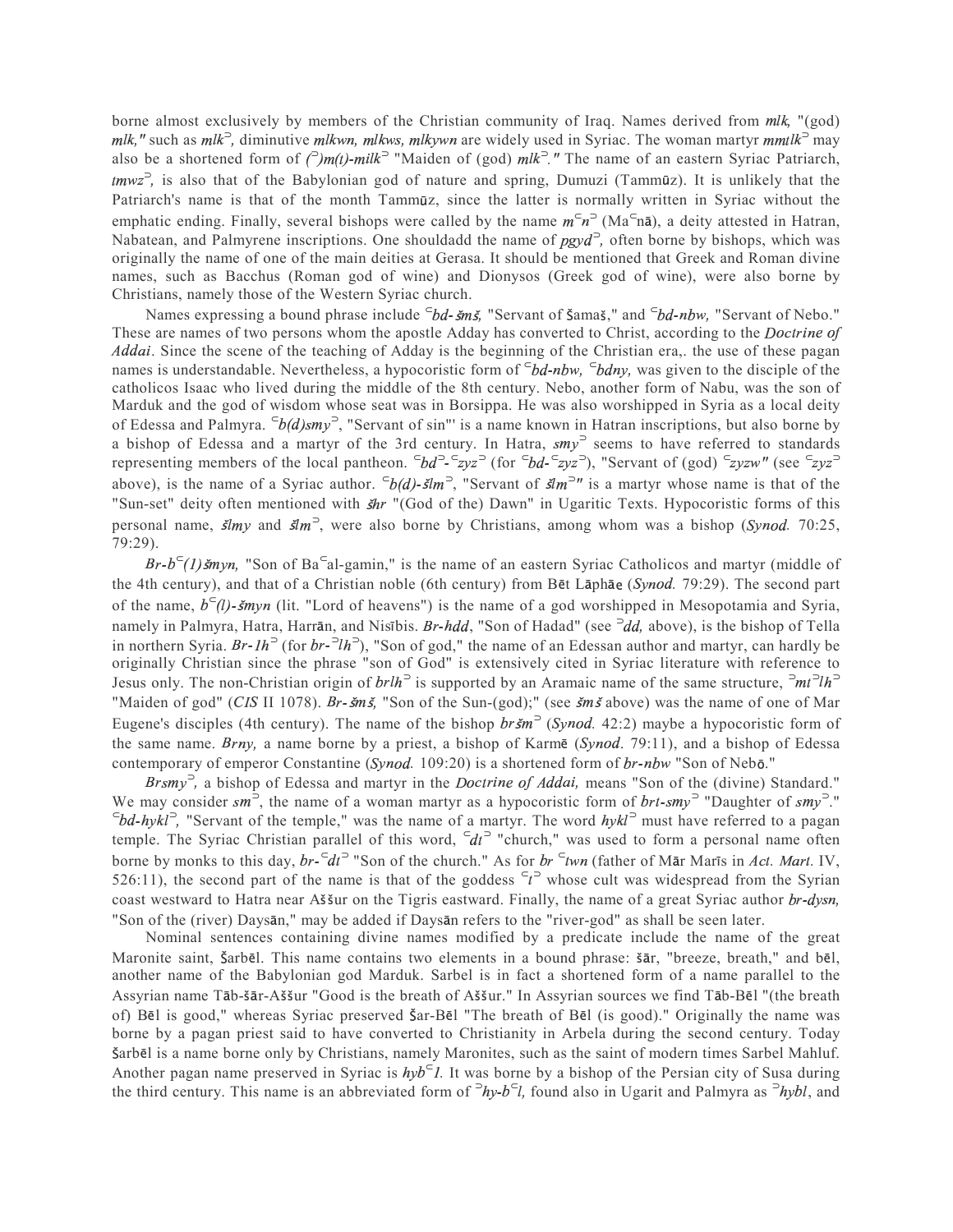of <sup>2</sup>hyb<sup>⊂</sup>yl, another martyr (A. Scher, *Kaldū wa Ātūr* II 76). This name means "My brother is Ba<sup>⊂</sup>al." *Rbwl*<sup>2</sup> is the bishop of Edessa and one important Syriac author of the 5th century; his name means "Bel is great"  $(r/b)$ bwl<sup>2</sup>). Persian deities are also included in early Christian onomastica, such as the name of the Christian nobleman yzd-h(n) "Yazd is merciful."  $Bwlg^2y^2$ , another name mentioned in the Chronicle of Bar-Hebraeus, means "Bōl is gracious." The mother of the Edessan Bardaysan (2nd and 3rd centuries) was named *nh syrm* "My omen is high." The name can be understood as a wish, "May my omen be high."

Among the verbal sentences one ought to mention  $b w l y d<sup>°</sup>$ , the name of a Christian martyr which means "Bol knows (or has known)." The name of the Syriac author *bly* (5th century) may be a hypocoristicon of  $b w l y d<sup>–</sup>$ . *Yhbsyn*, the deacon and martyr (4th century) of Rēw-Ardašīr in Fars, means "(the Moongod) Sin has given," whereas  $\partial y$ hb, another martyr, means "(God)  $\partial E1$  has given."  $\partial E1$  is a Canaanite deity, the father of humankind and that of the other gods. Parallel to  $\partial y$ hb is mryhb "The lord has given," the name of another martyr of the same period (*Act. Mart.* I1 325). Since  $mr^2$ ) is also used as a title of God in Syriac Christianity, one may take the name  $mryhb$  as Christian. Parallels to  $\partial yhb$  are gdyhb "the Fortune-(god) has given" (borne by a bishop and martyr in Mesopotamia), and *nšryhb* "The Eagle-(god) has given," (name of a Syriac monk and author). The eagle was worshipped in Hatra under the name  $mrn n \xi r^2$  "Our Lord the Eagle." The father of the Edessan author Stephen (5th century) was named Swdyly. This name is spelled Swdyhbly "(god) SWD has given me" in the Chronicle of Mikhael the Syrian (Vol. IV 312). The god SWD is attested as SD in Phoenician, Punic, and Aramaic personal names. Names with the verb  $\bar{q}b$  "to protect" followed by a divine name are also attested in  $\pi$  =  $q$ b- $\pi$ )lh<sup>2</sup> "God has protected" (bishop of Karh S<sup>e</sup>lūh in the Arbela Chronicle), and in  $\pi$ "(Divine name) has protected the name" (bishop of Hanita and martyr of the 4th century in Act. Mart. II 351 ff.). The latter can be considered as a hypocoristic form of  $\overline{q}b$ -*šmš* "The Sun-(god) has protected."  $\overline{q}blh$  and  $\leq q b$  is the name of "God,"  $\leq q b l h$ <sup>2</sup> may also be a and Palmyra. Since Syriac  $\geq l h$ <sup>2</sup> is the name of "God,"  $\leq q b l h$ <sup>2</sup> may also be a Christian name. The name of the martyr bwlh (4th century) is a shortened form of bwlhz<sup> $\sup$ </sup> "(the god) Bol (Bel) has seen." Another hypocoristicon, dly (bishop of B. Hūzāyē in Synod. 110:52), stands for  $(\breve{s}m\breve{s})$ -dly "(the Sungod) Šamaš has rescued me." <sup>⇒</sup>yt<sup>⇒</sup>lh<sup>⇒</sup> is the name of many monks and that of a martyr of the 4th century (*Act. Mart.* II 351). It is also attested in the Syriac sources as a name of the priest of the god  $\zeta$ arbel. It means either "there is god" or "god has brought (an heir)."

Some names stand as a bound phrase in which the first element is other than br,  $\epsilon_{bd}$ , or  $\epsilon_{mt}$  seen above. In other cases, the free element of the bound phrase is a divine object or notion. A Latin synaxarion discusses the martyrdom of a priest in Babylon (3rd century) named  $k r w z w t^2 l$ , i.e. "Preaching of <sup>5</sup>El." <sup>5</sup>yhbyl, a martyr of the 4th century (Act. Mart. II 325) stands for  $yhyb$  (passive participle of  $yhb$ ) and <sup>2</sup>l "given by <sup>2</sup>El." Some shortened forms include *bdy*, a martyr mentioned in Act. Mart. IV 163, which stands for "in the hands of (Divine name)," and  $bdm^3$ , (another martyr of the late 4th century; Act. Mart. 1 165) which stands for "in the hand of (god) Ma(lkum)." The latter name is attested in Aramaic. Rivers and mountains were also divine beings in the ancient Near East and in this context one may understand the name of the famous Syriac author brdysn "Son of (the river-god) Daysan." The latter word is the name of the river which passed through Edessa and which destroyed its church during the third century. Divine objects in personal names continued to be used in Syriac. Brsmy<sup> $\sup$ </sup> "son of the Standard" was the name of a bishop of Edessa. Smy<sup> $\sup$ </sup> as a divine object is frequently attested in Hatra referring to Standards. Brnwhr<sup>⊃</sup> "Son of the light" (Arabic parallel: <sup>⊂</sup>bd-al-Nūr), and  $\epsilon_b d\hbar y k l^{\circ}$  "Servant of the temple" (priest and martry in Act. Mart. I 10) are also attested. Nhr is theophoric in Safaitic personal names, whereas  $hyk l<sup>2</sup>$  (a pagan "temple") has given the Christian name discussed above,  $br^{\text{c}}dt^{\text{c}}$  "Son of the Church." Other notions such as  $\partial b$ ,  $\partial h$ ,  $\partial m$ , attested as theophoric in Akkadian and early Aramaic names are frequently used in Syriac personal names. Among these are  $\partial hy\zeta m\partial$  "My brother rose high / became prominent" which was given to two bishops, and  $br^2b^2$  "son of the father" which was borne by an archdeacon of Erbil.

Names containing clear references to pagan elements must have troubled some of the Syriac authors, especially when such names were borne by members of the clergy. Attempts have been made to avoid the true meaning of these names and for this purpose, folk etymologies have been created. Thus  $br-b<sup>-1</sup>$ -  $\zeta myn$ , which meaning of these names and for this purpose, folk etymologies have been created. Thus  $br-b^{-1}$ -smyn, which means "Son of (the god) Ba<sup>⊂</sup>a-Samīn," was read in one of the Syriac chronicles as  $br^{\overline{b} - s}$ myn, and was translated as "That of the four names" (see also Act. Mart. II 296 n.2). Rbwl<sup>2</sup> "Bol is great" was interpreted as rbwn<sup>2</sup> "head pastor." In addition, there was a clear attempt among Syriac Christians to avoid all traces of